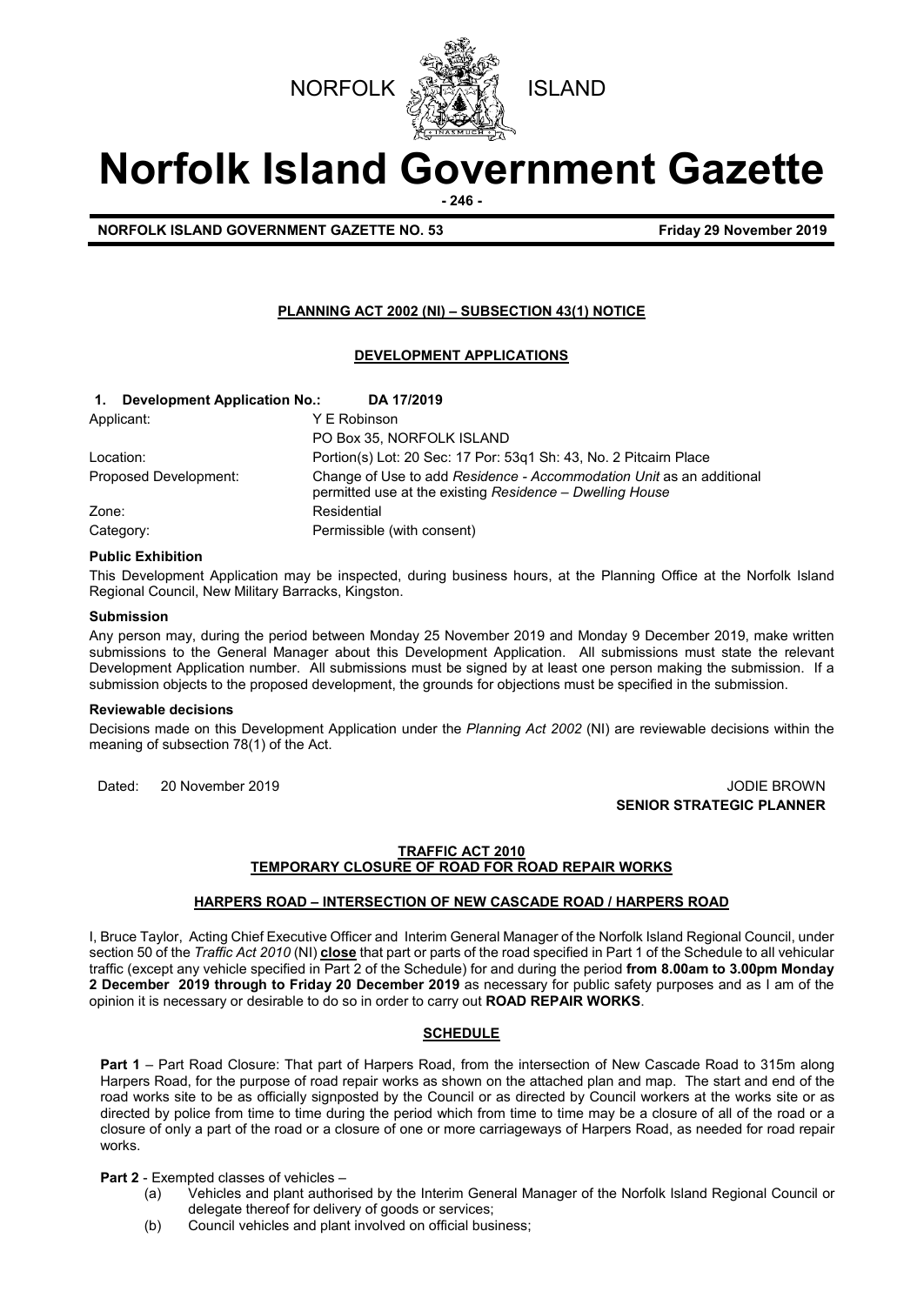# **NORFOLK ISLAND GOVERNMENT GAZETTE NO. 53 Friday 29 November 2019**

- 
- (c) Police, ambulance, fire services and emergency vehicles on official business;<br>(d) Vehicles authorised by OIC Police or delegate thereof.
- Vehicles authorised by OIC Police or delegate thereof.



Dated: 19 November 2019 BRUCE TAYLOR **ACTING CHIEF EXECUTIVE OFFICER**

## **TRAFFIC ACT 2010**

## **TEMPORARY CLOSURE OF ROAD FOR CATTLESTOP MAINTENANCE WORKS**

# **PIER STREET – CORNER OF MILL ROAD AND PIER STREET**

I, Bruce Taylor, Acting Chief Executive Officer and Interim General Manager of the Norfolk Island Regional Council, under section 50 of the *Traffic Act 2010*(NI) **close** that part or parts of the road specified in Part 1 of the Schedule to all vehicular traffic (except any vehicle specified in Part 2 of the Schedule) for and during the period **8.00 am to 12.00 pm on Friday 13 December 2019** as necessary for public safety purposes and as I am of the opinion it is necessary or desirable to do so in order to carry out **CATTLESTOP MAINTENANCE IN THE KAVHA AREA**.

# **SCHEDULE**

**Part 1** – Part Road Closure: That part of Pier Street, corner of Mill Road and Pier Street, 50m before and after for the purpose of cleaning out the cattlestop as shown on the attached plan and map. The start and end of the road works site to be as officially signposted by the Council or as directed by Council workers at the works site or as directed by police from time to time during the period which from time to time may be a closure of all of the road or a closure of only a part of the road or a closure of one or more carriageways of Pier Street, as needed for cattlestop maintenance works.

**Part 2** - Exempted classes of vehicles –

- a) Vehicles and plant authorised by the Interim General Manager of the Norfolk Island Regional Council or delegate thereof for delivery of goods or services;
- b) Council vehicles and plant involved on official business;
- c) Police, ambulance, fire services and emergency vehicles on official business;
- d) Vehicles authorised by OIC Police or delegate thereof.